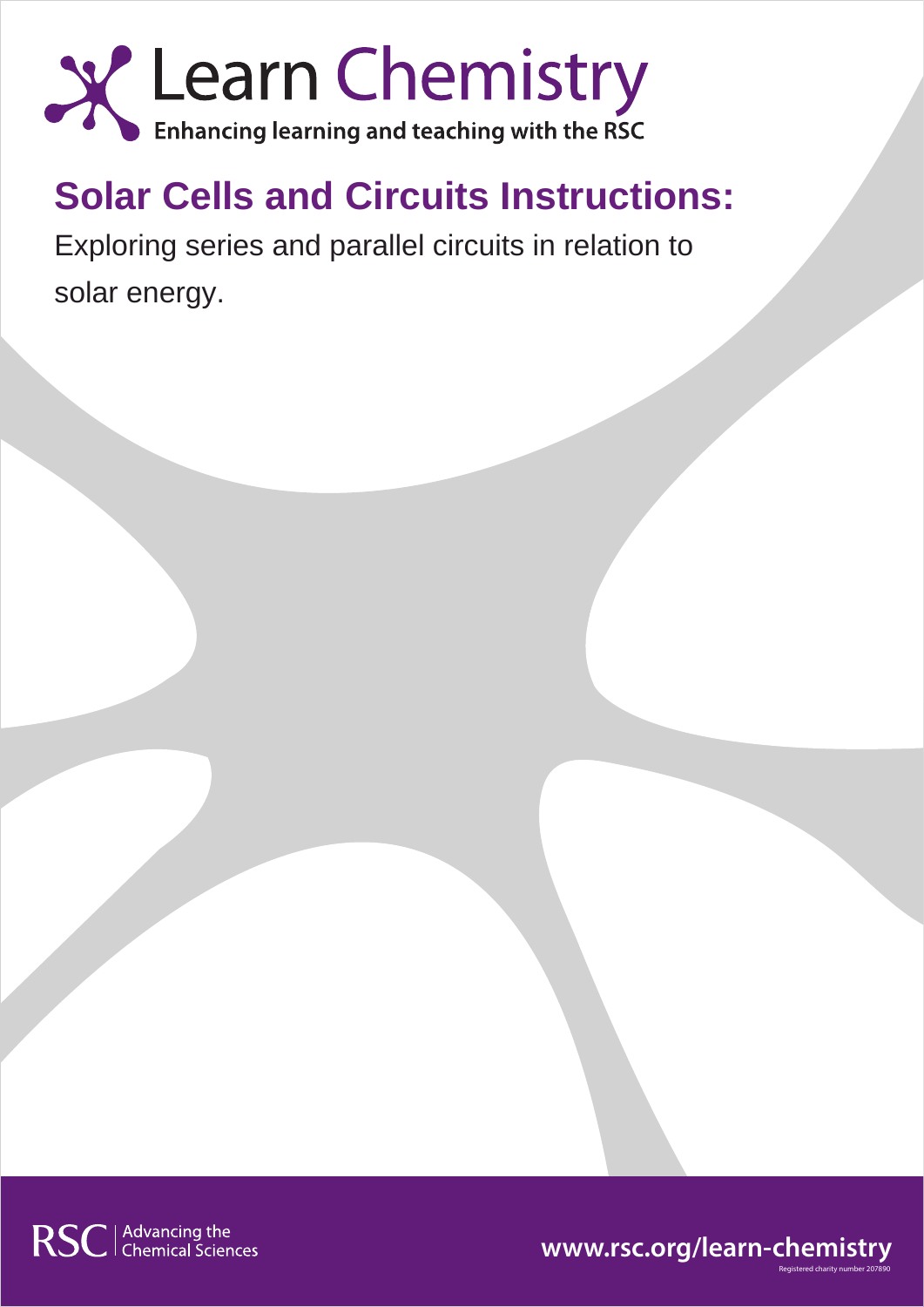### **Introduction**

Solar cells need to be connected in an **electrical circuit** to be able to produce electricity. With any electrical circuit, it needs to be **complete** to allow electricity to flow through it and power electrical devices. All the wires must go in a **full loop** from the power source and back again, and if there are any gaps in the circuit, electricity will not flow.

There are 2 different ways in which circuits can be connected: **series** and **parallel**. This activity will demonstrate how solar cells can be used in an electrical circuit, and how connecting them in different ways will produce different results.

## **Equipment**

- − Solar cells
- − Wires and crocodile clips
- − Small electrical components (e.g. small bulbs, fans, buzzers)
- − Light or torch (or sun!)
- − Multimeter/Ammeter

### **Method**

Attach a solar cell to the multimeter using crocodile clips and measure the voltage and current. Shine light (from a torch or sunlight) onto the solar panel and watch what happens to the voltage and current.

Now, using the diagrams below to help you, connect two solar cells together first in **series** and then in **parallel**. What happens to the values of the voltage and current?





Solar cells connected in **series** Solar cells connected in **parallel**

**Series circuits** have no 'branches' in them; you can follow the path of the electrical current from one end of the cell to the other through all of the components without any branches.

www.thesolarspark.co.uk

**Parallel circuits** contain components which are connected on different branches of the wire. To pass through all of the components, you must follow all of the branches.